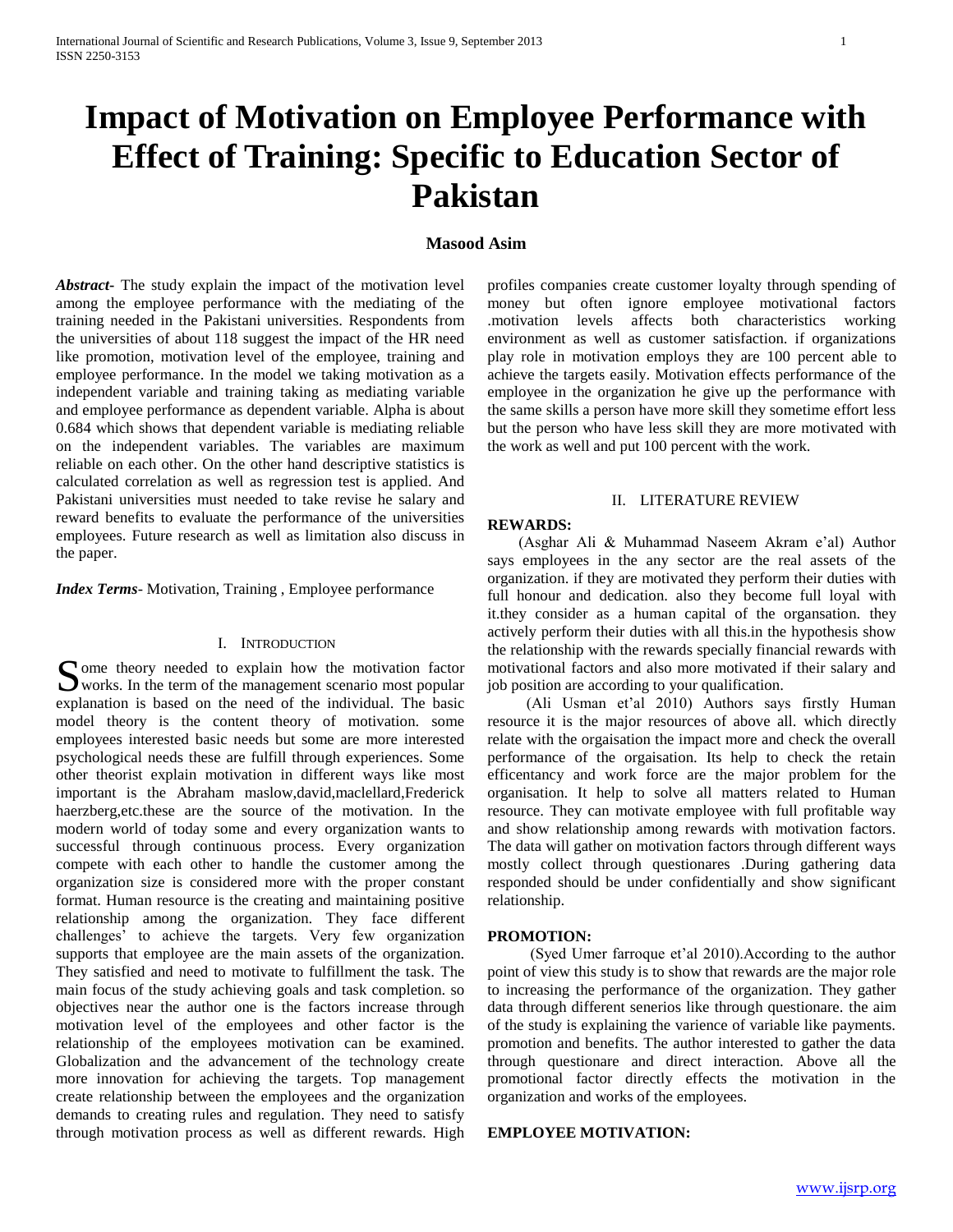(Qurat-ul-aan manzor et'al 2012)The main purpose of the paper is to check and identify of the factors which effects more on the employee motivation and check the relationship between the organizational effectiveness and the EM. the hypothesis is build on the basis of the this relationship.its show the relationship of the literature. According to the literature these are all factors which effects more on employee motivation with the organization effectiveness.

 Employee empowerment is also factor. The relationship is stronger in the end the more employees are able to successful as well as performance is manageable. This study is mainly two factors one is the motivation and other is the performance. The organsation is making design on the basis of the model. motivation level are increasing with all this organization were more effective as well. its also able to enhance the empowerment of the rules and policies as well.is help to fulfillment of the growth in the employee satisfaction. its apprecuiate the tasks management. above all shurity were increase.

 (Qurat-ul-Ann manzor et'al 2012)According to the author every new orgation as well as stable organization must wants to successful and must be in the desire consatant stage.it is very highly effective manner and in the size. they face a lot of chellenges. due to this its overcome the restriction and able to increase the relationship more stronger and positive. its also create a bond between employee and the organsation.HR is needed more influential to maintain and maintain the task fulfillment. organisation size are the impact more on the EMPLOYEE PERFORMANCE. there are some objectives near to the author first is employee motivation and on the other side organization effectiveness as well. they are positively related one increase other factor increase. Motivation is the one of them.

 (Qurat-ul-aan et al 2012) Webster's says motivation is the something we are desire which cause a person to acts as well. its turn its provide to motivate.it is acts of the motivation. some says its derived from the word motivate which mean to move. its more influential and must wants to manage. its must push to fulfillment a more wanted.

 (Saif ullah malik et'al 2012).the author says employees plays more important factors in the success and failure in the organsation.in the education sectors its effect more on the performance. the level is increasing with it. its creates more in the students as well. if the motivation level was increasing. if organization stands on every steps. the performance was increasing. Motivation level is the directly and positive relationship with the EMPLOYEE PERFORMANCE and the organization commitments. Organisations spents mor on the training and enhancing capabilities of the employees. They bhost more and with increasing the financial and non financial rewards. the mind setting was increase. the behavior of the companies changes with the passage of change of technology as well as change of the moods of the organsation. new environment in the organisation changed due to the set global standard. introduce new rewards systems. With the reference to the context of the author motivation is the simple terms which may be the understand the force which causes people in behave in the different positive levels. some major factors which effects more on the level of the motivation. productivety is the one of them. if productivity is best then at the end quality is increase according to the author. there are some different needs and expectation of the employees. its change after some times. management finds different ways to motivating the employees for enhancing the performance. organsations prefer more human capital than the financial measures. because some assumes competitive advantages then other rewards.due to increase in the technology and global standards organizations must improve old culture organisation into the new style organization. employees mostly focus on joing thise organsation where promotional opportunities are in the good way and follow all rules to increase promotional activites. due to this all performance is increase. employees interest to joining these type of the organization. beacause in this organsation job security is good. and decrease the employee's effort to fit in the new setup.

# III. EMPLOYEE PERFORMANCE

 (Anthony Afful-Broni et'al 2012) According to the author this particular study shows the relationship between motivation factors as well as the employee performance in the education sector.he is particularly focus on the education sector employees.near to the author point of view income level in the organisation impact positively on the employee performace as well as employee performance. Every human being need to survive in the organization with full respect and honour.they stay when the organization pay more with return of the proper satisfaction.employee have targets professional goals and targets.some scholars said individual performance with orgasation performance effects equally.there are three main factors which generally determine one is ability,work enviornmeint and last but not the least is capabilities to do the jobs.maslow believed that human nature which is satisfied their performance is achieved.

 (Nupur Chaudhary et'al 2012).Due to set global standards and change in technological factors businesses around the world are more chanlenging and tough day after day.global market increase the revenue growth due to the internal as well as external factors.highly competition amoung the firms all because of the globalization.Human resource management is very strong and highly competitive.

 (Dauda Abdulsalam et'al 2012) .According to the author study search about relationship between motivation and performance are in in the on hand.research performance and motivation factor on the other end.they gather a data on different senerio and different relationship and motivational factor on the both sides.positive nd negative.effective employee performance effects the academic staff and its able to lead the realization of the broad objectives.All over the universities have main prime objective is to impact knowledge through research and teaching and other community service.performance not just base on function of academics its also based on the importance of the ablity as well and motivation.

#### **TRAINING:**

 Employee performance is directly based on the function of the training,with motivation and employee performance. Training helps to create good result in performance if training is good performance is also good. Due to training skills and development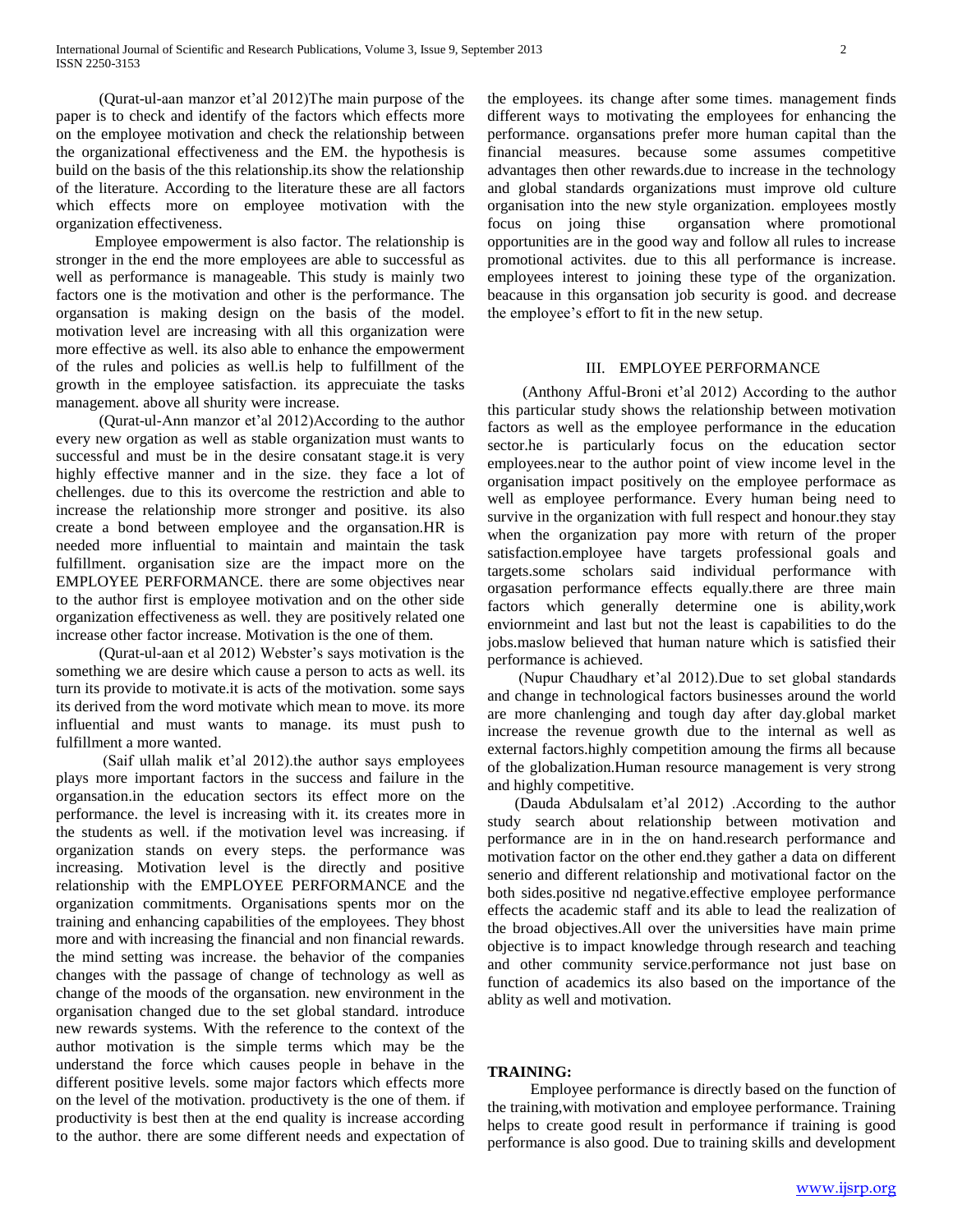is properly perform. If the job is perform not well employee not motivated and at the end results cant generate up to the mark. According to performance model Blanchard in this model shows enable with the skill and knowledge and abilities. He person not perform well until he is not motivated.

# **PROBLEM STATEMENT:**

 This study investigates the relationship between reward, promotion on the employee motivation with effects from employee performance more specifically on education sector.

#### **RESEARCH QUESTION:**

 How reward and promotion can effects on the employees' motivation with intervention of training?

# **SIGNIFICANCE OF THE STUDY:**

 The significance of the study to analysis that motivation can effects employee performance ,reward and promotion with intervention of training with in the context of the education sector.

#### IV. RESEARCH OBJECTIVE

 To explore the relationship between the reward and employee motivation with respect to employee performance with mediating of training.

 To explore the relationship between the promotion and employees motivation with respect to employee performance with mediating of training.

#### **HYPOTHESIS:**

 **H1:** Rewards are positive related with effect from employee performance on employees motivation in education sector.

Ho: rewards does not positive related with effect from employee performance on employee motivation in education sector.

 **H2:** Promotion is positive related with effect from employee performance on employee motivation in education sector.

 **Ho:** promotion is not positively related with effect from employee performance on employee motivation in education sector.

# V. THEORITICAL FRAMEWORK



# **EXPLAINTION:**

# **REWARDS:**

 Reward is process that give to human more strength and motivated if on the basis of any performance. its behave like as reinforce which sometimes as before and after the behavior. But probablity is mostly after it. if its delivery has increased the probability of a behavior. There are two rewards one is the primary and other is secondary rewards. primary include such as food and other necessary items.secondry rewards is the derived from the primary rewards in the secondry money is the one of the good example.Music touch is also secondary reward.Reward effects positive as well as negative effects on the performance of EMPLOYEE PERFORMANCE. it is just say in simple words that whrn you are doing well every one give good rewards in the organization. There are two types of the rewards intrinsic and extrinsic rewards. *intrinsic* rewards is the reward is the activity itself own rather any benefits that may come.Intrinsic came from when in the the time of the need which is competent,autonomy and relation are match.Intrinsic rewards goes hand to hand with enjoyment of the situation.

#### **PROMOTION:**

 Promotion effects in the different style taking as ladders as motivator but sometime as prize and sometime as taking as incentive and recruitement.more talented workers are usually high productivity its assigns according to their skills quickly move toward talented workers. There are some other purpose of the promotion its can help as rewards as past employee effort, promote investment in the some specific manner in human capital and low turnover.There are pre post and post promotion jobs for the firm taking as pofit from promotion.in the organsation worker are promoted because they think their status are increase as well as wage rate specially increase later on. It is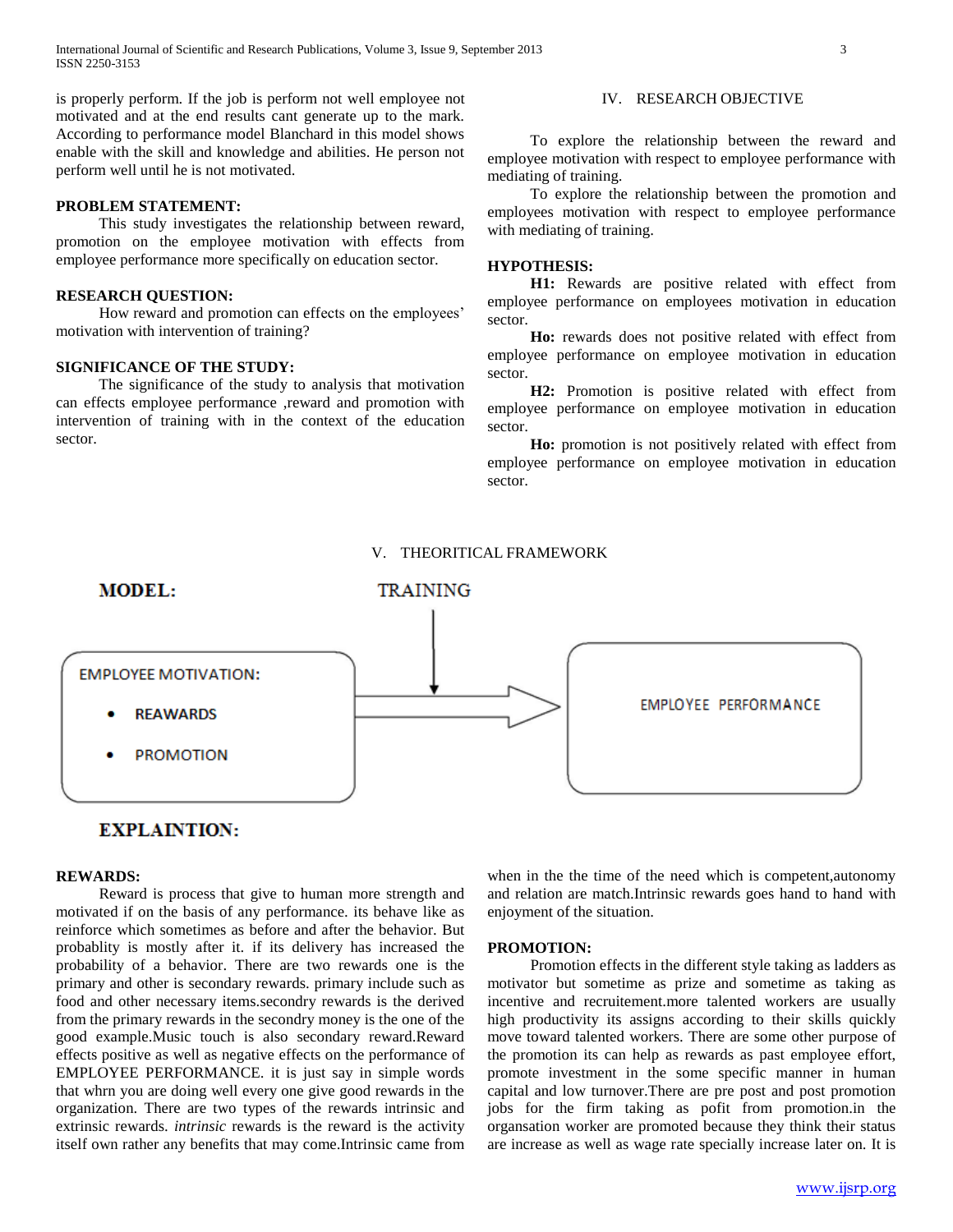time of need that regular job turnover are the rising star having some little bit disadvantages for seeking the older jobs with the firm wage structure are seen as a whole. Rewards are taking as team and individual efforts of the human capital. uts effects the overall performance of the firm. Productivity increase as well. promotion are regular prize offered for encouraging more effoets at the lower level. the rewarding of team and individual effort provision and the accumulation of human capital. It is the structure of wages within the firm rather than individual current wages and productivities that can be important to the overall productivity of the firm. some proper reward are being promoted and sorting employees into senior jobs that better matching their own relative abilities and skills for accumulating human capital. Incentives and promotion increase the productivity of the employee its enhanced commitment in the work performance good impact on the psychological satisfaction and subordinate toward he works and get maximum capabilities of the exploited less.

#### **EMPLOYEE PERFORMANCE:**

 Abilities and skills are effectively understand to complete and up to date job description for the position. and must understand it with the job description. performance review process typically takes place on the annually basis but it can schedule more frequent manner.it is highly depended whether it is classified as professional staff. its also include labour contract, contract establishment process .Supervisor play tremendous role in the employee performance its give feedback. personal relationships in the organsation has large impact on the promotion and more firing decisions where personal relationship are more still important today. some organsation try to systematically judge worker performance to increase the productivity. There are four major classes measure the productivity likes.

- $\Box$ Production Counts
- $\Box$ Personnel Data
- $\Box$ Judgmental Methods
- $\Box$ Production Counts

There are some constraint on performance which are as follows:

- Lack of proper equipment and skills
- $\Box$ high work load
- $\Box$ insufficient working enviorment
- $\Box$ insufficient more clerical hold
- $\Box$ non-attendance of key human resources
- $\Box$ insufficient routine of managers
- $\Box$ undecided objectives or performance standards
- $\Box$ insufficient statement within the organization
- $\Box$ Pressure from co-workers to limited presentation
- $\Box$ Lack of ability to get things done more

#### **EMPLOYEE MOTIVATION**:

 According to the latest survey there are more than 1,000 people from many several hundred companies and found that able that when leaders and supervisor can use four or more methods of influence in combine format. they're ten times more likely to create change. Some specific forces are to consider

when influencing employee motivation its includes: personal, social, and structural. In the below there are some sort of the increase steps. Good supervisor have make an eye on the lower staff members they diagnose when imagine that there are some flaws they judge the employees that they are demotivated., apathetic and show laziness They give care to the employees for the betterment in the performance. Without the correct and exact knowledge and training or coaching, even then the most motivating employee will quickly grow depressed, frustrated and unproductive.

 The place where trying to enhancing employees motivation lies in the satisfaction on the gain from the task itself. There are some target dates. In the Routinely ask people if they enjoy what they're doing and do your best to match them to their changing desires and satisfaction. Some

 Research on job satisfaction explains that the employees are most satisfied when they're working on taking challenging task. Now a days interval come with each email, phone call, and text message. When the boss give some positive appreciation to the subordinates it is good sign for the whole team they get motivated. normally use phrase likes that "Thank you for your good work. "these words normally show the difference between the a satisfied employees and one feels demoralized and overwork load.in the organsation peers have more important role for delivering satisfaction. They permit people to work with dedication. basically in the organizaion people work with most of the time like own family sometimes its demage morale and motivation and some time not .incentive and prize and other factors of the extrinsic rewards motivate the employees. some taking as long term but some taking as short term. but finally rewards taking as a actual reward to getting motivated the employees.

#### **TRAINING:**

 Ep is directly based on the function of the training, with motivation and employee performance. Training helps to create good result in performance if training is good performance is also good. Due to training skills and development is properly performed. If the job is perform not well employee not motivated and at the end results can't generate up to the mark. According to performance model Blanchard in this model shows enable with the skill and knowledge and abilities. He person not perform well until he is not motivated.

#### **POPULATION:**

 The population of our research is the education sector near Wahcantt and Taxila and specifically the universities. The population consists of the faculty members as well as administration staff cadre in education sector.

#### **SAMPLE SIZE:**

 Data is gathering from all universities in wahcantt.30 questionnaires are distributed to each university, making a total of 150 questionnaires. But respondent is just 118 from all 150.

#### **INSTRUMENT FOR DATA COLLECTION:**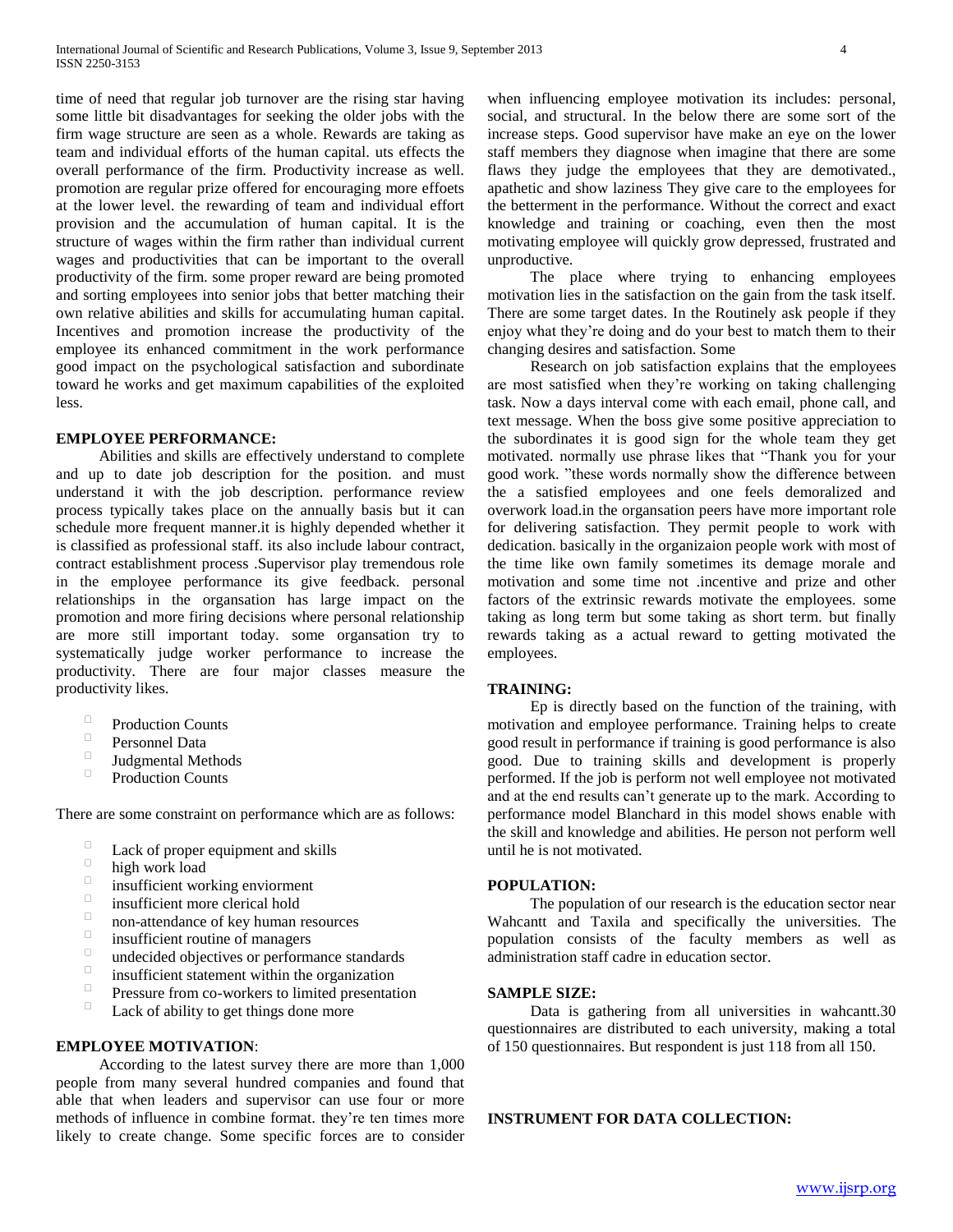International Journal of Scientific and Research Publications, Volume 3, Issue 9, September 2013 5 ISSN 2250-3153

 All questions are based on the five likert scale. All are clear, simple and able to understand and float after the approval of the supervisor. All questionnaire distributed personal basis.

# **DATA ANALYSIS:**

#### **Case Processing Summary**

|                       |     | $\%$  |
|-----------------------|-----|-------|
| Cases Valid           | 118 | 100.0 |
| Excluded <sup>a</sup> |     | .0    |
| Total                 | 118 | 100.0 |

**Reliability Statistics**

.

|                                |       |            | Cronbach's  |
|--------------------------------|-------|------------|-------------|
| alpha Is one of $ $ Cronbach's |       |            | the<br>most |
| appropriate                    |       |            | most        |
| common                         | Alpha | N of Items | measure of  |
| internal                       |       |            | consistency |
| and reliability                | .684  |            | having      |
| multiple<br>show               |       |            | likert      |

questions in the questionnaire having scale and show how it is realizable. There are two common measurement tools in the management sciences which is reliability and validity. Validity shows the test is on the target or not reliability shows he accuracy in the data. Due to internal consistency of the items its leads that positioning are reliable or not they are more correlate having called test retest reliability. cronbach reflects that there are internal consistency measure in the reliability having show taking as **α**, which can be the developed by using number taken a K in an instrument. it is very common research having to collect multiple same constract.the data reflects the multiple measures of the data having agree with one another. The data reflect that there are three variables in the data shows results of taking 118 respondents having the value of the alpha is 0.689 which shows that dependent variable is mediating reliable on the independent variables. The variables are maximum reliable on each other.

# **DESCRIPTIVE STAT:**

#### **INTERPRETATION:**

|                    |     | Minimum | Maximum | Mean   | <b>Std. Deviation</b> |
|--------------------|-----|---------|---------|--------|-----------------------|
| motivation         | 118 | 4.67    | 5.00    | 4.9901 | .05012                |
| training           | 118 | 4.67    | 5.00    | 4.9915 | .04276                |
| ep                 | 118 | 5.00    | 5.00    | 5.0000 | .00000                |
| Valid N (listwise) | 118 |         |         |        |                       |

#### **Descriptive Statistics**

#### **INTERPRETATION:**

 In the data valid N is using for the non missing values in the data. N shows there are number of the values which are valid in the observation and sum of total missing values. Minimum values shows the the relationship having smallest vales in the data as well. maximum table shows that date is largest overall the values in the data. in the data mean shows that data must be centrally and must be average in the data. mean show that the sensitivity values having more extreme small and large. the S.D data shows that there is square roots in the data having variance as well. It help the data which is spread of set of all observations.

Large SD there is more spread in the data and observation. variance measure the variability and show the sum of the square of the data.sum of square reflect the substance of the value from the average data. Variance is corrected which is divisible by N-1.we get generally measure the variance in the indexes as well. Instead of measuring the S.D.inthe descriptive statistics skewness measures the degree as well as direction of the asymmetry. this is the distribution which is normal and must equal to 0.e.g when the mean is less than median its mean it is negative skewness. In the above data the relationship shows that N is the total observation which the data is collected from the respondent. Minimum shows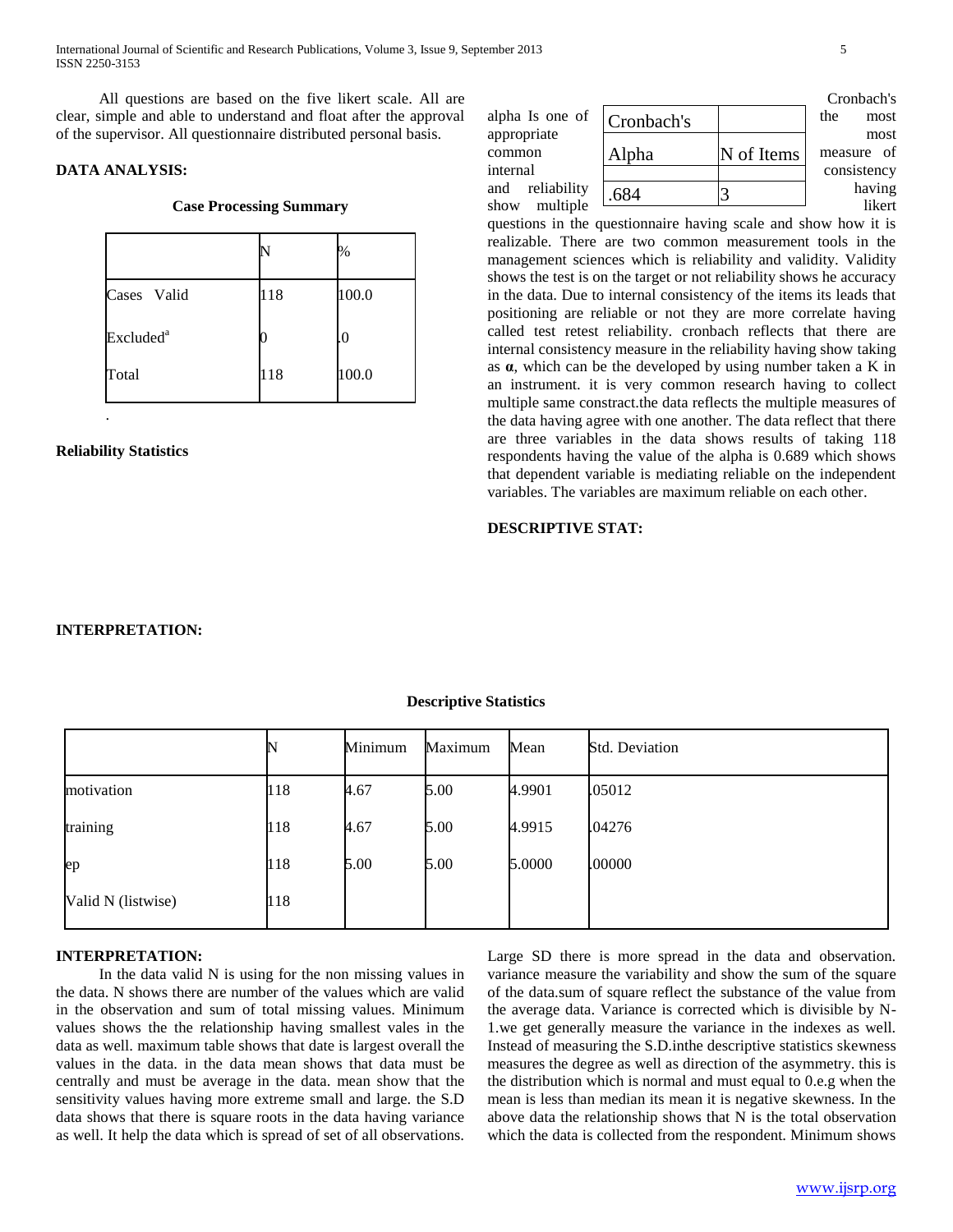International Journal of Scientific and Research Publications, Volume 3, Issue 9, September 2013 6 ISSN 2250-3153

motivation as well as training show the relationship is minimum as compare to the EP In the maximum table the relationship is balanced in the data. Mean data shows that maximum mean is the ep other than two. S.D shows more in the motivation as compared other two.

# **CORRELATION:**

### **Correlations**

|          |                                           | training    | motivation  | ep           |
|----------|-------------------------------------------|-------------|-------------|--------------|
| training | Pearson<br>Correlation                    |             | $.848***$   | $\mathbf{a}$ |
|          | Sig. (2-tailed)<br>$\mathbf N$            | 118         | .000<br>118 | 118          |
|          | motivation Pearson<br>Correlation         | $.848***$   |             | $\bf{a}$     |
|          | Sig. (2-tailed)<br>$\mathbf N$            | .000<br>118 | 118         | 118          |
| ep       | Pearson<br>Correlation<br>Sig. (2-tailed) | $\rm{a}$    | $\rm{a}$    | $\rm{a}$     |
|          | $\mathbf N$                               | 118         | 118         | 118          |

\*\*. Correlation is significant at the 0.01 level (2-tailed).

# **INTERPRETATION:**

 Correlation measure strength and the direction in the linear relationship between the two variables. it is range between +1 to -1.which indicated a perfect relationship which is highly negative as well as highly positive. And the 0 relationship shows that the data is no correlation. In the table N shows that these the respondent and population size in the data. High correlation mean the relationship is more strong toward the strong relationship. And shows significance level in the data as well. in

the table motivation is strongly relate with the moderating variable like training shows 0.848.its mean it is highly significant and more positive. Motivation also show positive relationship in the data. And more significant as well. The value of p related with the correlation and explains what the single is and double data is significantly shows that if the value is missing in the data there is is the different correlations.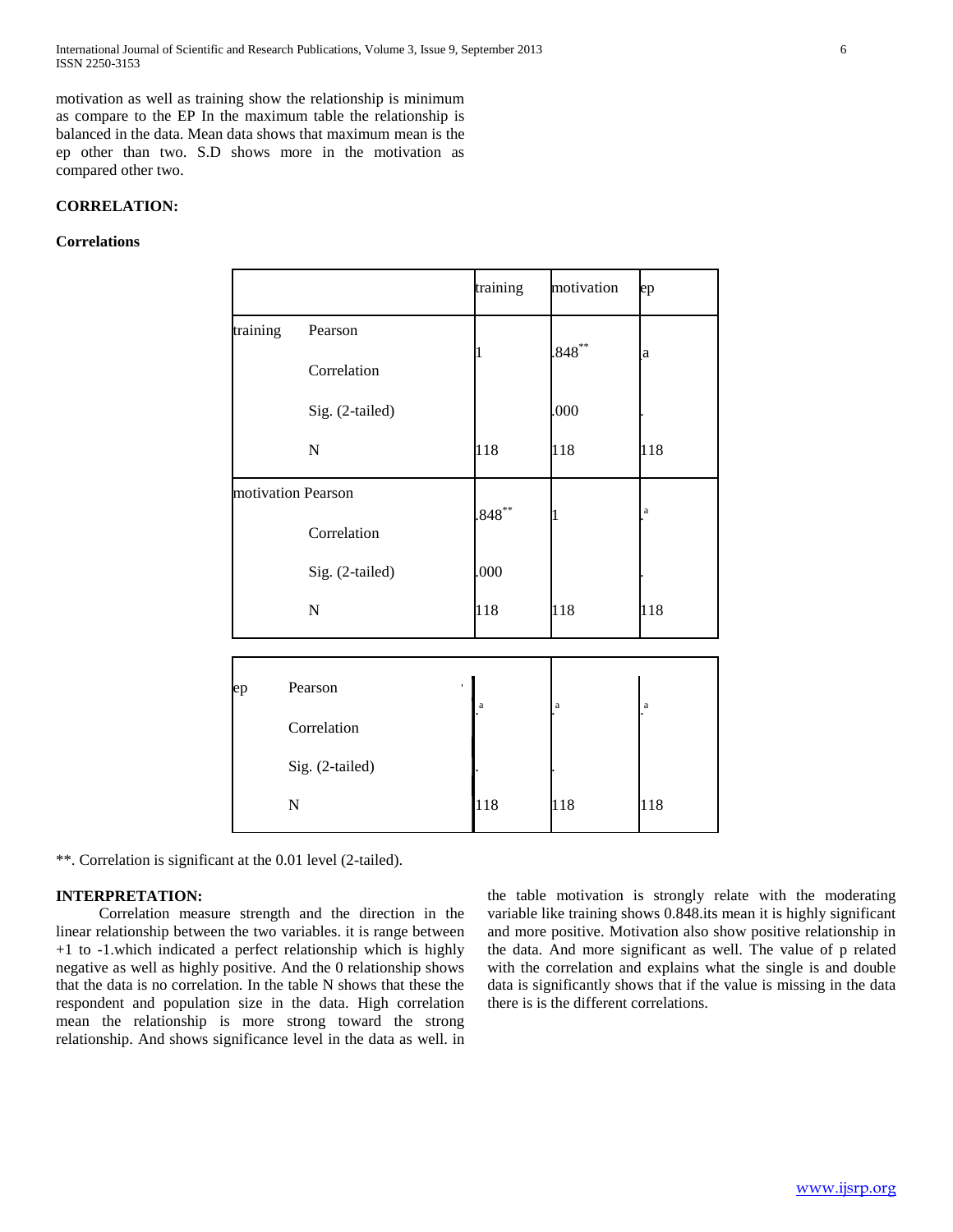# **REGRESSION:**

# **Variables Entered/Removed<sup>b</sup>**

|       | Variables             | Variables |        |
|-------|-----------------------|-----------|--------|
| Model | Entered               | Removed   | Method |
|       | training <sup>a</sup> |           | Enter  |

- a. All requested variables entered.
- b. Dependent Variable: motivation

|       |                     |          |                         |                              | Durbin-<br>Watson |     |                 |               |
|-------|---------------------|----------|-------------------------|------------------------------|-------------------|-----|-----------------|---------------|
|       |                     |          | Adjusted<br>$\mathbf R$ | Std. Error<br>of $\mathbb R$ | Square            |     |                 |               |
| Model | $\mathbb{R}$        | R Square | Square                  | the Estimate                 | Change            | df1 | df <sub>2</sub> | Sig. F Change |
|       | $.848$ <sup>a</sup> | .720     | .717                    | .02666                       | .720              |     | 116             | .000          |

#### **INTERPRETATION:**

 Linear regression is the next step after correlation. It used how the value is predict and one value is based on the other variables. The variables which the data is predicted is called dependent variables some time called outcome variables. the first tables show the model summary having R and R square which show the simple regression. R square indicated that how much the variables which is independent.e.g its shows whether performance is significant or not. the value of the P is always less than p<0.0005.which show highly significant.

**ANOVA<sup>b</sup>**

| Model |            | of<br>Sum<br>Squares | df  | Mean Square | F       | Sig.              |
|-------|------------|----------------------|-----|-------------|---------|-------------------|
| 11    | Regression | .211                 |     | .211        | 297.611 | .000 <sup>a</sup> |
|       | Residual   | .082                 | 116 | .001        |         |                   |
|       | Total      | .294                 | 117 |             |         |                   |

- a. Predictors: (Constant), training
- b. Dependent Variable: motivation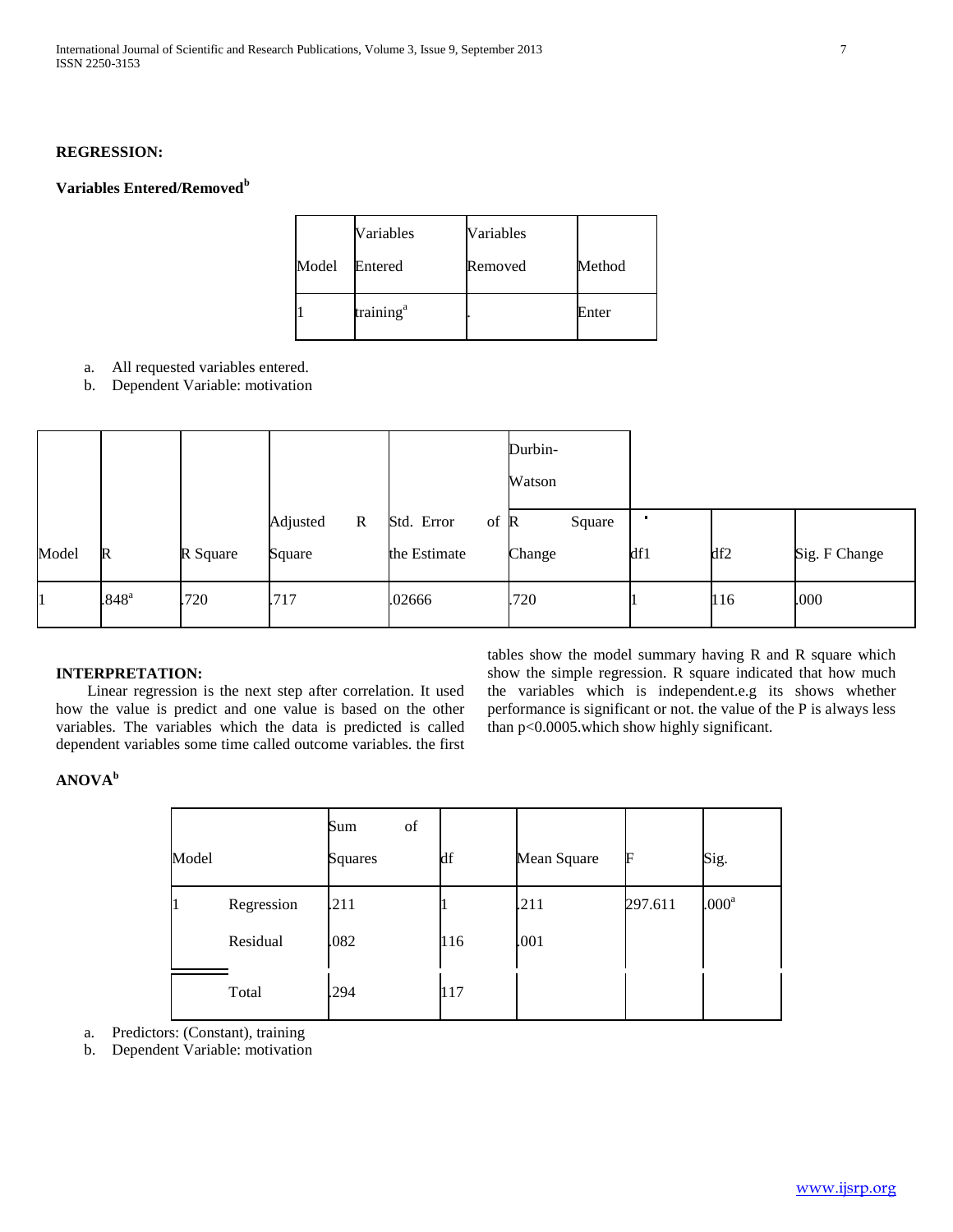### **Coefficients<sup>a</sup>**

|       |            | Unstandardized<br>Coefficients |            | Standardized<br>Coefficients |        |      |
|-------|------------|--------------------------------|------------|------------------------------|--------|------|
| Model |            |                                | Std. Error | Beta                         |        | Sig. |
|       | (Constant) | .028                           | .288       |                              | .096   | .924 |
|       | training   | .994                           | .058       | .848                         | 17.251 | .000 |

a. Dependent Variable: motivation

#### **INTERPRETATION:**

 The next table in the correlation is the ANOVA table. the table indicated that regression model predict and significant as well. here P value is less than 0.0005 which is highly significant. This result shows that model is predicted and highly significant. In the above table it is the coefficients in the data. its give us information that we need to predicts motivation with the training. Beta value show the data is the 0.848 which is highly correlated and more significant.

 The choose data is analysis in the independent t test is the part of the process involve and make sure that the data wants to analysis can actually in the independent data and t test.

#### **FACTOR ANALYSIS:**

# **Correlation Matrix**

|                      | training | motivation | ep    |
|----------------------|----------|------------|-------|
| Correlation training | 1.000    | .848       |       |
| motivation           | .848     | 1.000      |       |
| ep                   |          |            | 1.000 |

# **INTERPRETATION:**

 Factor analysis shows the method in the data reduction .these are some factor which shows in the data analysis and generally shows least square and unweighted least square. in the factor analysis these are some varimox as well as equinox rotation in the data. which impose restriction in the data. With all these there is prom ox analysis is also set. which help to allow the factors is the correlated with one another. Factor analysis is the technique that require a large sample size. It is based on the correlation matrix and usually shows large sample size before the stability. Factor analysis also involve generating one and more

unobserved value which is highly independent and positively measure. It is commonly used to reduce different technique to overlap the smaller number of the different factors. In the data mean is highly significant is the employee motivation as compare to the training and motivation as well. and training show more correlation with motivation as well.

#### **Descriptive Statistics**

|            | Mean   | Std.<br>Deviation | Analysis N |
|------------|--------|-------------------|------------|
| training   | 4.9915 | .04276            | 118        |
| motivation | 4.9901 | .05012            | 118        |
| ep         | 5.0000 | .00000            | 118        |